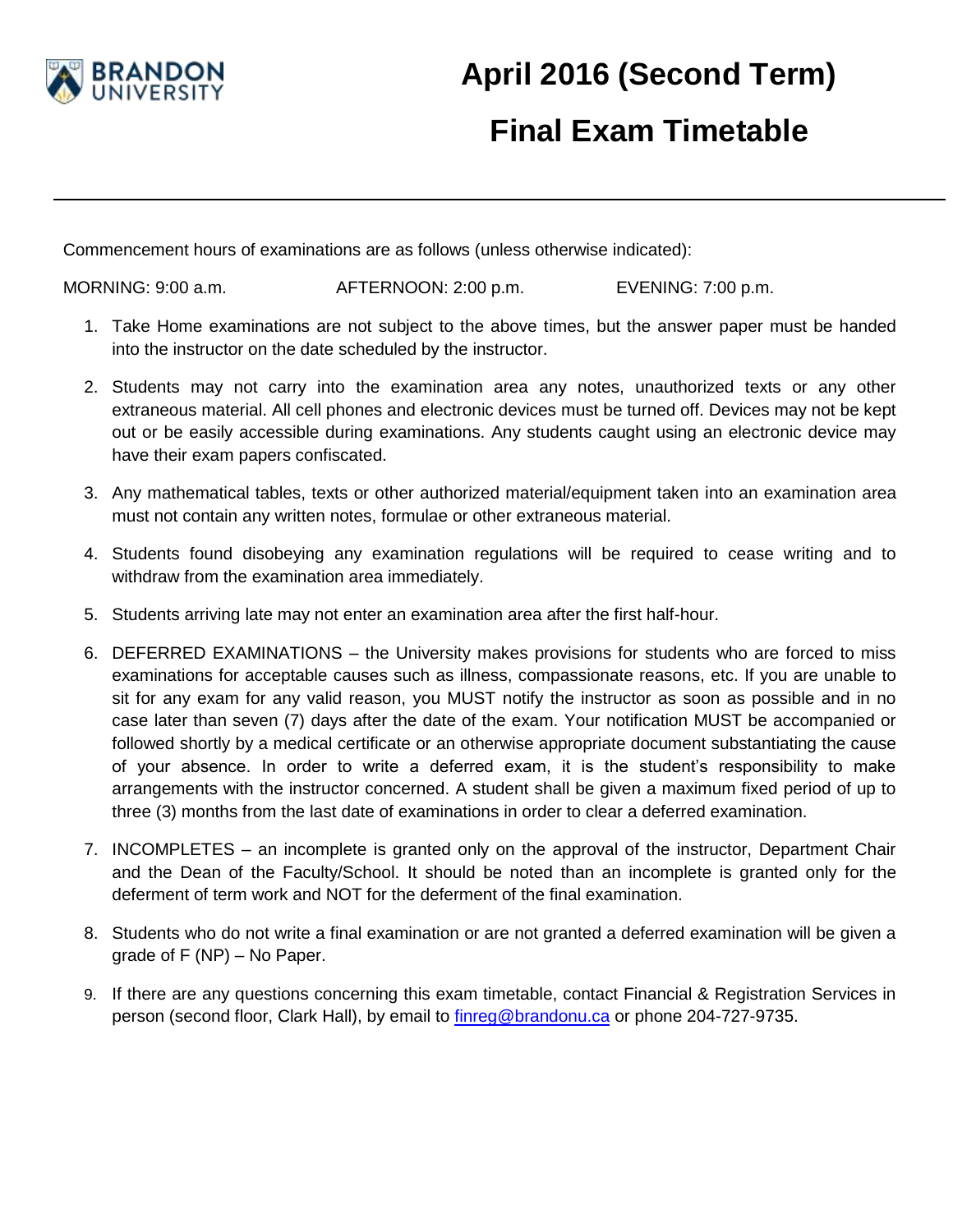Building abbreviations: **HLC** – Healthy Living Centre; **BB** - Brodie Science Bldg; **CHO** - Clark Hall/Original Bldg; **EB** - Education Bldg; **HSB** – Health Studies Bldg.; **IPC** – Indigenous Peoples' Centre; **JRC -** J.R.C. Evans Theatre; **LI -** Library Bldg; **MCK** - McKenzie Bldg; **MH** - McMaster Hall; **QEB** - Queen Elizabeth II Music Bldg; **RD** – Rural Development Institute

 Room abbreviations for **HLC** – **FC** – Fitness Centre; **HCG** – Henry Champ Gym; **SMC** – Sports Medicine Centre; **MEZ** – Mezzanine Level

| Dept/Course                    | <b>Course Title</b>                                       | <b>Instructor</b>            | <b>Exam Date/Time</b>                      | Location            |  |  |
|--------------------------------|-----------------------------------------------------------|------------------------------|--------------------------------------------|---------------------|--|--|
| PHYSICAL EDUCATION/RECREATION  |                                                           |                              |                                            |                     |  |  |
| 05.267                         | PRINCIPLES OF PHYS ED                                     | Krentz, J.                   | Apr. 16 09:00-12:00                        | <b>HLC HCG</b>      |  |  |
| 05.373                         | <b>ANATOMY I</b>                                          | Dzubinski, S.                | Apr. 19 09:00-12:00                        | <b>HLC HCG</b>      |  |  |
| 05.373 Z01                     | ANATOMY I (LAB)                                           | Krentz, J.                   | Apr. 12 14:00-17:00                        | <b>HLC HCG</b>      |  |  |
| 05.373 Z02                     | ANATOMY I (LAB)                                           | Krentz, J.                   | Apr. 12 14:00-17:00                        | <b>HLC HCG</b>      |  |  |
| <b>ANTHROPOLOGY</b>            |                                                           |                              |                                            |                     |  |  |
| 12.157                         | <b>INTRO RELIGIOUS ECSTASY</b>                            | McDaniel, K. (86)            | Apr. 13 09:00-11:00                        | CHO 206             |  |  |
| 12.256 A10<br>12.259           | <b>INTRO FORENSIC ANTHR</b><br>SOC OF MEDICAL SYSTEMS     | Holland, E.<br>Varley, E.    | <b>NO FINAL</b><br>Apr. 19 14:00-17:00     | CHO 212             |  |  |
| 12.284                         | PHYSICAL ANTHROPOLOGY                                     | Holland, E.                  | <b>NO FINAL</b>                            |                     |  |  |
| 12.290                         | ARCHAEOLOGY OF AMERICAS                                   | Malainey, M.                 | Apr. 21 14:00-16:00                        | LI H-015            |  |  |
| 12.292                         | ETHNOGRAPHIC RESCH METH                                   | Grills, S. (90)              | TAKE HOME (due April 18 <sup>th</sup> )    |                     |  |  |
| 12.293                         | SOCIAL RESEARCH METH I                                    | Wong, K. (90)                | <b>NO FINAL</b>                            |                     |  |  |
| 12.394                         | ZOOARCHAEOLOGY II                                         | Malainey, M.                 | Apr. 13 09:00-11:00                        | LI H-015            |  |  |
| 12.396                         | <b>HISTORY ANTHRO THEORY</b>                              | Varley, E.                   | Apr. 16 09:00-12:00                        | CHO 215             |  |  |
| 12.484 A10                     | PALAEOPATHOLOGY                                           | Holland, E.                  | <b>NO FINAL</b>                            |                     |  |  |
| <b>BIOLOGY</b>                 |                                                           |                              |                                            |                     |  |  |
| 15.090 L01                     | <b>INTRODUCTION TO BIOLOGY</b>                            | Ahmad, F.                    | Apr. 15 14:00-16:00                        | BB 3-26             |  |  |
| 15.152 A01                     | <b>BIOLOGICAL DIVERSITY</b>                               | McGonigle/Untereiner/Cassone | Apr. 20 09:00-11:00                        | <b>HLC HCG</b>      |  |  |
| 15.152 A02                     | <b>BIOLOGICAL DIVERSITY</b>                               | McGonigle/Untereiner/Cassone | Apr. 20 09:00-11:00                        | <b>HLC HCG</b>      |  |  |
| 15.163 A01                     | <b>BIODIV, FUNC &amp; INTER</b>                           | McGonigle/Untereiner/Cassone | Apr. 20 09:00-11:00                        | <b>HLC HCG</b>      |  |  |
| 15.163 A02                     | BIODIV, FUNC & INTER                                      | McGonigle/Untereiner/Cassone | Apr. 20 09:00-11:00                        | <b>HLC HGC</b>      |  |  |
| 15.172                         | HUMN ANATOMY/PHYSIOLGY II                                 | LeMoine, C.                  | Apr. 14 14:00-16:00                        | <b>HLC HCG</b>      |  |  |
| 15.262<br>15.264 A10           | PLANT BIOLOGY<br><b>MEDICAL MICROBIOLOGY</b>              | McGonigle, T.                | Apr. 14 14:00-16:00                        | BB 3-24<br>BB TH. A |  |  |
| 15.267                         | ANIMAL DIVERSITY                                          | Pieroni, P.<br>Cassone, B.   | Apr. 19 19:00-21:00<br>Apr. 19 14:00-16:00 | BB 3-18             |  |  |
| 15.273                         | <b>GENERAL ECOLOGY</b>                                    | Greenwood, D.                | Apr. 20 14:00-16:00                        | <b>BB 3-18</b>      |  |  |
| 15.273 A01                     | <b>GENERAL ECOLOGY</b>                                    | Greenwood, D.                | Apr. 19 14:00-16:00                        | BB 3-47             |  |  |
| 15.280                         | COMPAR VERTEBRATE ANATOMY                                 | Bush, J.                     | Apr. 18 14:00-17:00                        | <b>BB 3-18</b>      |  |  |
| 15.364                         | ANIMAL PHYSIOLOGY II                                      | LeMoine, C.                  | Apr. 20 14:00-16:00                        | BB 3-42             |  |  |
| 15.374                         | INVERTEBRATE PALEONTOLOGY                                 | Li, R. (42)                  | Apr. 15 14:00-16:00                        | BB 2-30             |  |  |
| 15.376                         | <b>MEDICALLY IMPORTANT FUNGI</b>                          | Untereiner, W.               | Apr. 15 14:00-16:00                        | <b>BB 3-18</b>      |  |  |
| 15.454                         | APPLIED BIOMEDICAL SCIENCE                                | Ardelli, B./Ahmad, F.        | <b>NO FINAL</b>                            |                     |  |  |
| 15.475                         | <b>IMMUNOLOGY</b>                                         | Ardelli, B.                  | Apr. 19 14:00-17:00                        | BB 1-54             |  |  |
| <b>BUSINESS ADMINISTRATION</b> |                                                           |                              |                                            |                     |  |  |
| 16.151                         | <b>FINANCIAL ACCOUNTING</b>                               | Taylor, D.                   | Apr. 16 14:00-17:00                        | CHO 212             |  |  |
| 16.160 A10                     | <b>BUSINESS COMMUNICATIONS</b>                            | McLachlan, L.                | <b>NO FINAL</b>                            |                     |  |  |
| 16.251                         | SYSTEMS ANALYSIS/DESIGN                                   | Malazdrewicz, M.             | Apr. 18 14:00-17:00                        | CHO 317             |  |  |
| 16.254                         | INTERMED ACCT-EQUITIES                                    | Taylor, D.                   | Apr. 18 14:00-17:00                        | CHO 004             |  |  |
| 16.261                         | MARKETING FUNDAMENTALS                                    | Zhuang, H.                   | <b>NO FINAL</b>                            |                     |  |  |
| 16.262 A10                     | INTR ORGANIZTNL BEHAVIOUR                                 | Edmunds, K.                  | Apr. 19 19:00-22:00                        | BB 1-35             |  |  |
| 16.292 A10                     | MANAGEMENT                                                | Kernaghan, M.                | Apr. 19 19:00-21:00                        | CHO 212             |  |  |
| 16.294 A10                     | <b>BUSINESS LAW II</b>                                    | Kernaghan, M.                | Apr. 13 18:00-21:00                        | BB 1-53             |  |  |
| 16.352                         | COST ACCOUNTING                                           | Gillander, H.                | Apr. 16 14:00-17:00                        | LI H-004            |  |  |
| 16.365                         | <b>CONSUMER BEHAVIOUR</b>                                 | Zhuang, H.<br>Zhuang, H.     | <b>NO FINAL</b><br><b>NO FINAL</b>         |                     |  |  |
| 16.368 A10<br>16.391           | <b>MARKETING RESEARCH</b><br><b>OPERATIONS MANAGEMENT</b> | Malazdrewicz, M.             | Apr. 21 14:00-17:00                        | CHO 212             |  |  |
| 16.396 A10                     | STRATEGIC MANAGEMENT                                      | Klonowski, D.                | Apr. 13 19:00-21:00                        | CHO 212             |  |  |
| 16.435                         | SMALL BUSINESS MANAGEMENT                                 | Malazdrewicz, M.             | <b>NO FINAL</b>                            |                     |  |  |
| 16.454                         | <b>ACCOUNTING THEORY</b>                                  | Gillander, H.                | Apr. 16 09:00-12:00                        | LI H-004            |  |  |
| 16.459 A10                     | ADVANCED TAXATION                                         | Taylor, D.                   | Apr. 18 19:00-22:00                        | CHO 004             |  |  |
| 16.478                         | <b>CORPORATION FINANCE</b>                                | Klonowski. D.                | <b>NO FINAL</b>                            |                     |  |  |
| 16.493                         | ALTERNATIVE DISPUTE RESLTN                                | Bruce, R.                    | <b>NO FINAL</b>                            |                     |  |  |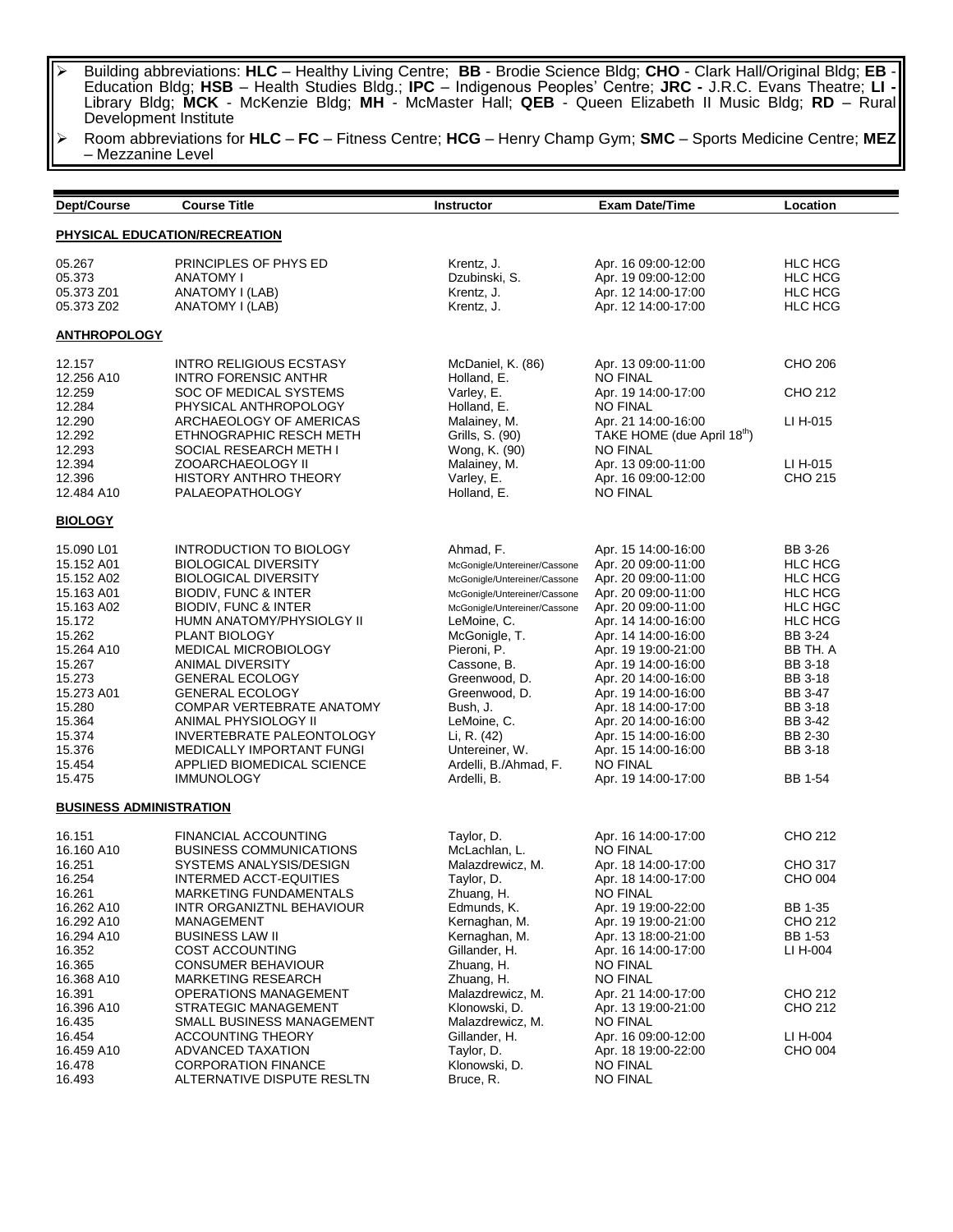| Dept/Course                                                                                              | <b>Course Title</b>                                                                                                                                                                                                                                                                           | <b>Instructor</b>                                                                                                                                                | <b>Exam Date/Time</b>                                                                                                                                                                                         | Location                                                                                               |
|----------------------------------------------------------------------------------------------------------|-----------------------------------------------------------------------------------------------------------------------------------------------------------------------------------------------------------------------------------------------------------------------------------------------|------------------------------------------------------------------------------------------------------------------------------------------------------------------|---------------------------------------------------------------------------------------------------------------------------------------------------------------------------------------------------------------|--------------------------------------------------------------------------------------------------------|
| <b>CHEMISTRY</b>                                                                                         |                                                                                                                                                                                                                                                                                               |                                                                                                                                                                  |                                                                                                                                                                                                               |                                                                                                        |
| 18.090 L01<br>18.170<br>18.251<br>18.270<br>18.271<br>18.362<br>18.364<br>18.373<br>18.451               | <b>INTRO TO CHEMISTRY</b><br><b>GENERAL CHEMISTRY II</b><br>INTR GROUP THEORY/APPLCTN<br>MODERN PHYSICAL CHEMISTRY<br>ORGANIC II: REACTION/SYNTHS<br><b>INSTRUMENTAL ANALYSIS</b><br><b>INORGANIC II: COORDINATION</b><br><b>BIOCHEMISTRY II</b><br><b>ENVIRONMENTAL CHEM</b>                 | Nichol, K.<br>Bushnell, E.<br>Yan, S.<br>Bushnell, E.<br>Fan, W.<br>Chen, V.<br>Yan, S.<br>Charette, M.<br>Chen, V.                                              | Apr. 18 14:00-17:00<br>Apr. 14 09:00-12:00<br>Apr. 16 14:00-17:00<br>Apr. 20 14:00-17:00<br>Apr. 19 09:00-12:00<br>Apr. 18 14:00-16:00<br>Apr. 15 14:00-17:00<br>Apr. 19 09:00-11:00<br>Apr. 14 14:00-16:00   | BB 4-47<br><b>HLC HCG</b><br>BB 4-34<br>BB 4-34<br>BB 4-47<br>BB 4-22<br>BB 4-34<br>BB 3-47<br>BB 4-34 |
| <b>DRAMA</b>                                                                                             |                                                                                                                                                                                                                                                                                               |                                                                                                                                                                  |                                                                                                                                                                                                               |                                                                                                        |
| 20.164<br>20.353 A10<br>20.354 A10<br>20.356<br>20.372                                                   | <b>INTRO TO THEATRE II</b><br>THEATRE PERFORMANCE I<br>THEATRE PERFORMANCE II<br>THEATRE DESIGN AESTHETICS<br>20TH-C. BRITISH DRAMA                                                                                                                                                           | Forsythe, J.<br>Forsythe, J.<br>Forsythe, J.<br>Forsythe, J.<br>Rose, B. (3)                                                                                     | <b>NO FINAL</b><br><b>NO FINAL</b><br><b>NO FINAL</b><br><b>NO FINAL</b><br>Apr. 18 09:00-11:00                                                                                                               | CHO 004                                                                                                |
| <b>ECONOMICS</b>                                                                                         |                                                                                                                                                                                                                                                                                               |                                                                                                                                                                  |                                                                                                                                                                                                               |                                                                                                        |
| 22.131 A01<br>22.131 A02<br>22.220<br>22.276<br>22.282<br>22.292<br>22.352<br>22.354<br>22.355<br>22.382 | PRINCIPLES OF ECONOMICS<br>PRINCIPLES OF ECONOMICS<br>MONETARY INSTS THEO & POL<br><b>ECON &amp; NATURAL RESOURCES</b><br>MICROECONOMICS II<br><b>COLLECTIVE BARGAINING</b><br><b>INTERNATIONAL FINANCE</b><br>TOP IN ECON DEVELOPMENT<br><b>LABOUR ECONOMICS</b><br><b>MACROECONOMICS II</b> | Zehtab-Jadid, F.<br>Dolecki, J.<br>Zehtab-Jadid, F.<br>Dolecki, J.<br>Abdou, A.<br>Dolecki, J.<br>Zehtab-Jadid, F.<br>Abdou, A.<br>Abdou, A.<br>Zehtab-Jadid, F. | Apr. 15 09:00-11:30<br>Apr. 20 14:00-17:00<br>Apr. 14 14:00-16:00<br><b>TAKE HOME</b><br>Apr. 19 09:00-11:00<br>TAKE HOME<br><b>NO FINAL</b><br>Apr. 18 14:00-16:00<br>Apr. 21 14:00-16:00<br><b>NO FINAL</b> | CHO 212<br>CHO 317<br>CHO 410<br>CHO 410<br>LI H-004<br>CHO 215                                        |
| 22.396<br><b>ENGLISH/CREATIVE WRITING</b>                                                                | SEM IN RURAL/COMM STUDIES                                                                                                                                                                                                                                                                     | Robles, W. (88)                                                                                                                                                  | <b>NO FINAL</b>                                                                                                                                                                                               |                                                                                                        |
| 30.146 A01<br>30.146 A02                                                                                 | <b>INTRO ENGLISH LITERATURE</b><br><b>INTRO ENGLISH LITERATURE</b>                                                                                                                                                                                                                            | Gasse, R.<br>Rose, B.                                                                                                                                            | Apr. 14 09:00-12:00<br>Apr. 19 14:00-17:00                                                                                                                                                                    | CHO 004<br>CHO 206                                                                                     |
| 30.146 A03<br>30.151 A01<br>30.151 A02<br>30.151 A03<br>30.151 A10                                       | <b>INTRO ENGLISH LITERATURE</b><br>UNIVERSITY WRITING<br>UNIVERSITY WRITING<br>UNIVERSITY WRITING<br>UNIVERSITY WRITING                                                                                                                                                                       | Robson, L.<br>Portman, G.<br>Robertson, B.<br>Braun, S.<br>Gill, T.                                                                                              | Apr. 16 09:00-12:00<br><b>NO FINAL</b><br><b>NO FINAL</b><br>Apr. 21 09:00-11:00<br><b>NO FINAL</b>                                                                                                           | CHO 206<br><b>HSB 233</b>                                                                              |
| 30.153 A01<br>30.153 A02<br>30.161<br>30.162                                                             | UNIVERSITY WRITING (SCIENCE)<br>UNIVERSITY WRITING (SCIENCE)<br><b>20TH CENTURY LITERATURE</b><br><b>INTRO CANADIAN LIT</b><br><b>DIGITAL JOURNALISM</b>                                                                                                                                      | McNeely, G.<br>McNeely, G.<br>Smid, D.<br>Lakevold, D.                                                                                                           | <b>TAKE HOME</b><br>TAKE HOME<br>Apr. 15 14:00-17:00<br>Apr. 16 14:00-17:00<br><b>NO FINAL</b>                                                                                                                | BB 1-53<br><b>MCK 003</b>                                                                              |
| 30.240<br>30.255<br>30.265<br>30.274<br>30.274 A10                                                       | 19TH-CENTURY BRITISH NOVL<br>LATIN LIT IN TRANSLTN<br><b>CREATIVE WRITING</b><br><b>CREATIVE WRITING</b>                                                                                                                                                                                      | Gatin, G.<br>Robson, L.<br>Gasse, R.<br>Lakevold, D.<br>Portman, G.                                                                                              | Apr. 20 14:00-17:00<br>Apr. 14 14:00-16:00<br>NO FINAL<br><b>NO FINAL</b>                                                                                                                                     | CHO 004<br>CHO 022                                                                                     |
| 30.333<br>30.336<br>30.346<br>30.353                                                                     | <b>19TH-CENTURY AMER LIT</b><br>ROMANTIC LITERATURE<br>QUEER/ING LITERATURE<br><b>CREATIVE WRITING: POETRY</b>                                                                                                                                                                                | Rose, B.<br>Robson, L.<br>Allan, J. (36)<br>Brandt, D.                                                                                                           | Apr. 16 14:00-17:00<br>Apr. 13 09:00-12:00<br><b>TAKE HOME</b><br><b>NO FINAL</b>                                                                                                                             | <b>CHO 317</b><br>CHO 215                                                                              |
| 30.354<br>30.355<br>30.356                                                                               | 20TH C AMERICAN WOMEN POETS<br>CREAT WRTG:SHORT STRY SEQ<br>INTMDT WRKSHP CREAT WRTNG                                                                                                                                                                                                         | Tryphonopoulos, D.<br>Lakevold, D.<br>Portman, G.                                                                                                                | Apr. 18 14:00-16:00<br><b>NO FINAL</b><br><b>NO FINAL</b>                                                                                                                                                     | CHO 215                                                                                                |
| 30.362<br>30.372<br>30.376<br>30.429                                                                     | RESTORATION/18TH CENT LIT<br>20TH-C BRITISH DRAMA<br>PHILOSOPHY OF LITERATURE<br><b>CHAUCER/HIS CONTEMPORARIES</b>                                                                                                                                                                            | Smid, D.<br>Rose, B.<br>Venema, H. (70)<br>Gasse, R.                                                                                                             | Apr. 19 14:00-17:00<br>Apr. 18 09:00-11:00<br><b>NO FINAL</b><br>Apr. 15 09:00-10:00                                                                                                                          | <b>HLC HCG</b><br>CHO 004<br>CHO 302                                                                   |
| 30.459                                                                                                   | ADV SEM: CREATIVE WRITING                                                                                                                                                                                                                                                                     | Brandt, D.                                                                                                                                                       | <b>NO FINAL</b>                                                                                                                                                                                               |                                                                                                        |
| <b>FINE ARTS</b>                                                                                         |                                                                                                                                                                                                                                                                                               |                                                                                                                                                                  |                                                                                                                                                                                                               |                                                                                                        |
| 32.130 A10<br>32.150<br>32.166<br>32.183<br>32.184<br>32.184 A10<br>32.185<br>32.186                     | <b>VISUAL DESIGN</b><br><b>WRITING FOR FINE ARTS</b><br>ALTARS TO ABSTRACTION<br><b>DRAWING I</b><br>DRAWING II<br>DRAWING II<br><b>INTRO TO CLAY I</b><br><b>INTRO TO CLAY II</b>                                                                                                            | Gouthro, S.<br>Morin, P.<br>Mattes, C.<br>Davis, B.<br>Davis, B.<br>Morin, P.<br>Xu, L.<br>Xu, L.                                                                | <b>NO FINAL</b><br><b>NO FINAL</b><br><b>NO FINAL</b><br><b>NO FINAL</b><br><b>NO FINAL</b><br><b>NO FINAL</b><br><b>NO FINAL</b><br><b>NO FINAL</b>                                                          |                                                                                                        |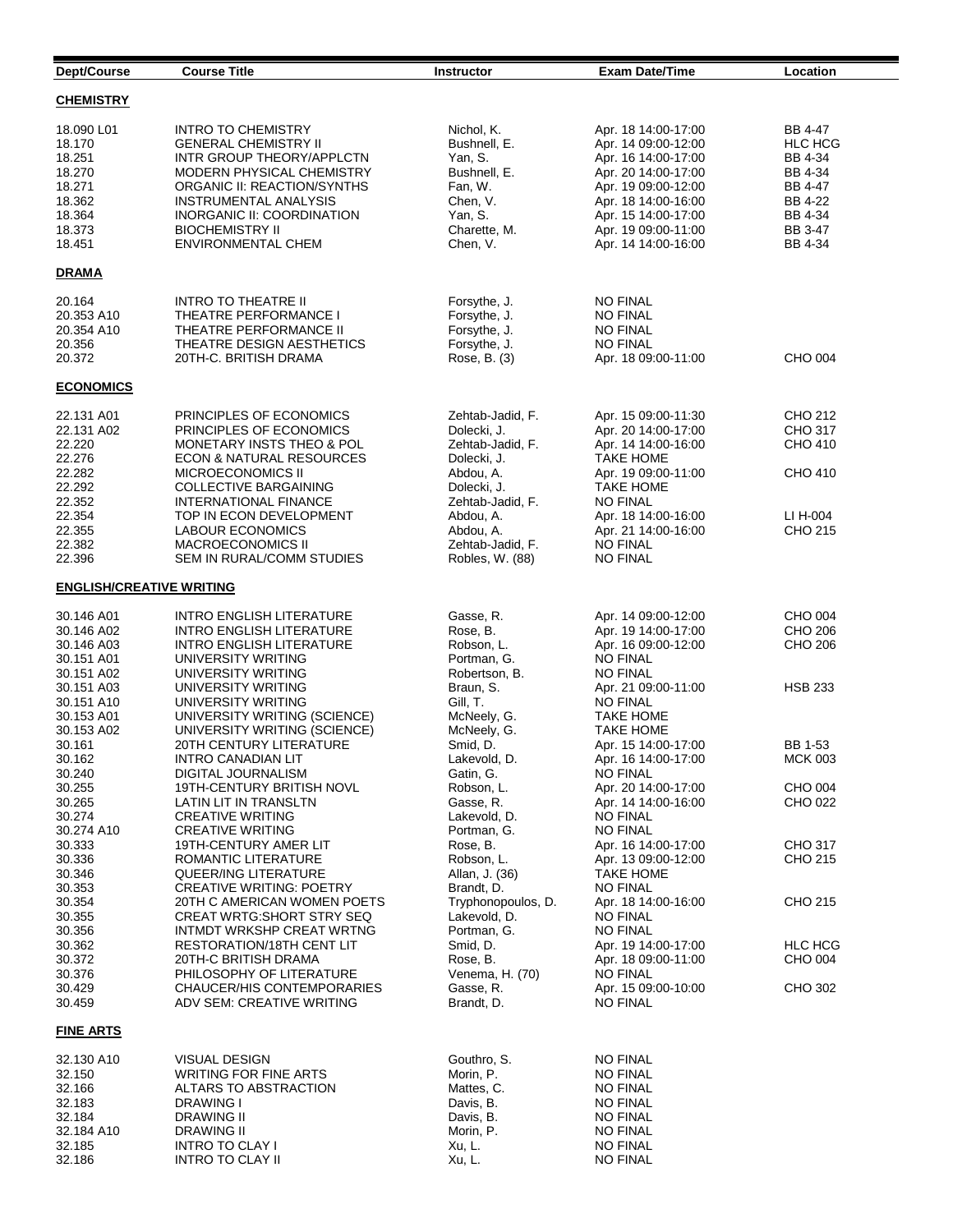| Dept/Course                 | <b>Course Title</b>                       | Instructor         | <b>Exam Date/Time</b> | Location       |
|-----------------------------|-------------------------------------------|--------------------|-----------------------|----------------|
| 32.188 A10                  | <b>PAINTING II</b>                        | deForest, K.       | <b>NO FINAL</b>       |                |
| 32.251                      | ART OF ABORIGINAL WOMEN                   | Mattes, C.         | <b>NO FINAL</b>       |                |
| 32.252                      | 3-D DESIGN                                | Gouthro, S.        | <b>NO FINAL</b>       |                |
| 32.272                      | <b>FIGURE &amp; FORM</b>                  | Morin, P.          | <b>NO FINAL</b>       |                |
| 32.288                      | <b>PAINTING IV</b>                        | deForest, K.       | <b>NO FINAL</b>       |                |
| 32.375 A10                  | <b>MIXED MEDIA</b>                        | deForest, K.       | <b>NO FINAL</b>       |                |
| 32.379 A10                  | ADVANCED DRAWING                          | Gouthro, S.        | <b>NO FINAL</b>       |                |
| 32.382                      | CONTEM ABORIGINAL ART HIS                 | Mattes, C.         | <b>NO FINAL</b>       |                |
| 32.400                      | <b>THESIS EXHIBITION</b>                  | Faculty            | <b>NO FINAL</b>       |                |
| 32.460 NET                  | INDGENS STRYTLLNG DGTL WRLD               | Chambers, W. (68)  | <b>NO FINAL</b>       |                |
| <b>GENDER/WOMEN STUDIES</b> |                                           |                    |                       |                |
| 36.251                      | ART OF ABORIGINAL WOMEN                   | Mattes, C. (32)    | <b>NO FINAL</b>       |                |
| 36.283                      | SEX AND THE SACRED                        | Medd, S. (86)      | Apr. 16 09:00-11:00   | CHO 306        |
| 36.295                      | WOMEN IN MUSIC                            | Simonot, C. (64)   | Apr. 16 14:00-17:00   | QEB 1-57       |
| 36.342                      | TRAUMA ACROSS GENDER/SOC CON              | Navid, C. (68)     | Apr. 16 09:00-11:00   | CHO 317        |
| 36.346                      | QUEER/ING LITERATURE                      | Allan, J.          | <b>TAKE HOME</b>      |                |
| 36.366                      | <b>CRITICAL READINGS</b>                  | Mason, C. (90)     | <b>NO FINAL</b>       |                |
| 36.374 A10                  | EUR WMN I: 500 BCE-1500 CE                | Winter, D. (54)    | Apr. 19 19:00-21:00   | CHO 206        |
| 36.457                      | INTERNATIONAL WMN'S MVMNTS                | Harms, P. (54)     | <b>NO FINAL</b>       |                |
| <b>GEOGRAPHY</b>            |                                           |                    |                       |                |
| 38.180                      | HUMAN GEOGRAPHY                           | Eberts, D.         | Apr. 18 14:00-17:00   | <b>HLC HCG</b> |
| 38.190                      | <b>INTRO WEATHER &amp; CLIMATE</b>        | Whittington, P.    | Apr. 19 14:00-17:00   | <b>HLC HCG</b> |
| 38.265                      | APPLD QUANTITATIVE METHS                  | Eberts, D.         | Apr. 14 14:00-17:00   | BB 3-47        |
| 38.273                      | <b>GENERAL ECOLOGY</b>                    | Greenwood, D. (15) | Apr. 20 14:00-16:00   | BB 3-18        |
| 38.273 A01                  | <b>GENERAL ECOLOGY</b>                    | Greenwood, D. (15) | Apr. 19 14:00-16:00   | BB 3-47        |
| 38.278                      | <b>GEOMORPHOLOGY</b>                      | Spinney, J.        | Apr. 20 14:00-16:00   | BB 3-47        |
| 38.282                      | <b>CULTURAL GEOG</b>                      | Herron, R.         | Apr. 16 14:00-17:00   | BB 4-47        |
| 38.290                      | GLOBAL ENVIRONMENTAL CHANGE               | Spinney, J.        | Apr. 16 09:00-11:00   | BB 3-47        |
| 38.292                      | <b>WATER RESOURCES</b>                    | Whittington, P.    | Apr. 19 09:00-12:00   | BB 3-42        |
| 38.360                      | RURAL & SMALL TOWN CANADA                 | Herron, R.         | Apr. 15 14:00-17:00   | BB 3-47        |
| 38.361                      | OUTDOOR RECREATION/TOURISM                | Malcolm, C.        | Apr. 20 14:00-16:00   | BB 4-22        |
| 38.376                      | GIS II: SPATIAL DATA MGMT/ANLYS           | Spinney, J.        | Apr. 18 14:00-16:00   | BB 3-47        |
| 38.384                      | <b>WLDRNSS/PRCTD AREA MNGMNT</b>          | Malcolm, C.        | Apr. 15 14:00-16:00   | BB 4-22        |
| 38.396                      | SEM IN RURAL/COMM STUDIES                 | Robles, W. (88)    | <b>NO FINAL</b>       |                |
| 38.463                      | <b>RURAL TOURISM</b>                      | Ramsey, D. (88)    | <b>NO FINAL</b>       |                |
| 38.464                      | RURAL RESOURCE DEV                        | Ramsey, D. (88)    | <b>NO FINAL</b>       |                |
| 38.477                      | <b>ADVANCED GEOMATICS</b>                 | Wiseman, D.        | <b>NO FINAL</b>       |                |
| 38.492                      | <b>RESRCE MNGMNT/SUSTBLE DEV</b>          | Malcolm, C.        | <b>NO FINAL</b>       |                |
| 38.677                      | <b>ADVANCED GEOMATICS</b>                 | Wiseman, D.        | <b>NO FINAL</b>       |                |
|                             | <b>APPLIED DISASTER/EMERGENCY STUDIES</b> |                    |                       |                |
| 40.151                      | <b>INTRO TO DISASTER STUDIES</b>          | Lindsay, J.        | Apr. 18 14:00-16:00   | BB 1-53        |
| 40.153                      | INTRO NATURAL/TECH HAZARDS                | Spence, B.         | Apr. 20 14:00-16:00   | BB 4-47        |
| 40.252 A10                  | <b>EMERGENCY PLAN &amp; MNGMNT</b>        | Lindsay, J.        | <b>NO FINAL</b>       |                |
| 40.253                      | <b>HAZARDS &amp; RISK ASSESSMENT</b>      | Spence, B.         | Apr. 19 14:00-16:00   | MH EOL         |
| 40.362                      | DISASTER RESP/MNGMNT                      | Kayes, B.          | Apr. 13 09:00-11:00   | MH EOL         |
| 40.454                      | INTRTNL COMPR EMRGNCY MNGMNT              | Lindsay, J.        | <b>NO FINAL</b>       |                |
| <b>GEOLOGY</b>              |                                           |                    |                       |                |
| 42.161                      | <b>HISTORICAL GEOLOGY</b>                 | Patttison, S.      | Apr. 14 14:00-17:00   | BB 2-48        |
| 42.163                      | THIS OLD EARTH                            | Li, R.             | Apr. 14 14:00-16:00   | <b>HLC HCG</b> |
| 42.266                      | <b>CONTINENTS ADRIFT</b>                  | Huminicki, D.      | Apr. 14 14:00-16:00   | <b>BB 3-18</b> |
| 42.272                      | ENVIRONMENTAL GEOLOGY                     | Li, R.             | Apr. 19 14:00-16:00   | BB 2-48        |
| 42.278                      | <b>GEOMORPHOLOGY</b>                      | Spinney, J. (38)   | Apr. 20 14:00-16:00   | BB 3-47        |
| 42.282                      | PETROLOGY                                 | Somarin, A.        | Apr. 19 09:00-11:00   | BB 2-48        |
| 42.283                      | OPTICAL MINERALOGY                        | Adamo, P.          | Apr. 18 14:00-17:00   | BB 2-48        |
| 42.361                      | SEDIMENTARY PETROLOGY                     | Pattison, S.       | Apr. 20 14:00-17:00   | BB 2-48        |
| 42.366                      | <b>INTRO TO GEOCHEMISTRY</b>              | Huminicki, D.      | Apr. 15 14:00-16:00   | BB 2-44        |
| 42.374                      | INVERTEBRATE PALEONTOLOGY                 | Li, R.             | Apr. 15 14:00-16:00   | BB 2-30        |
| 42.376                      | GIS II: SPATIAL DATA MGMT/ANLYS           | Spinney, J. (38)   | Apr. 18 14:00-16:00   | BB 3-47        |
| 42.470                      | <b>FACIES &amp; BASIN ANALYSIS</b>        | Pattison, S.       | Apr. 15 14:00-17:00   | BB 4-47        |
| 42.477                      | ADVANCED GEOMATICS                        | Wiseman, D. (38)   | <b>NO FINAL</b>       |                |
| 42.677                      | ADVANCED GEOMATICS                        | Wiseman, D. (38)   | <b>NO FINAL</b>       |                |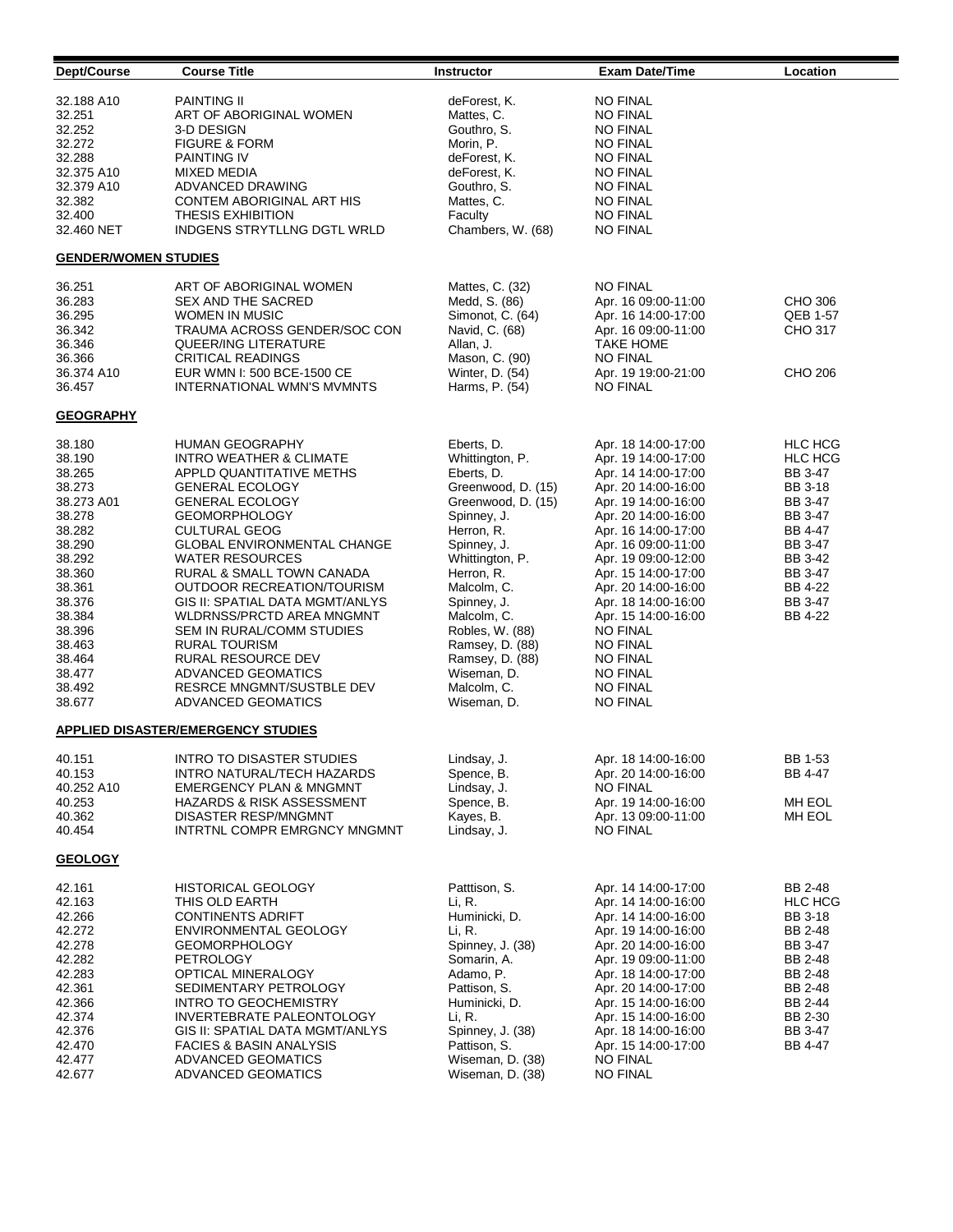| Dept/Course                                                                                                                                                                                                                                                                              | <b>Course Title</b>                                                                                                                                                                                                                                                                                                                                                                                                                                                                                                                                                                                                     | <b>Instructor</b>                                                                                                                                                                                                                                                                                                                                                                    | <b>Exam Date/Time</b>                                                                                                                                                                                                                                                                                                                                                                                                                                                                                                                                                                   | Location                                                                                                                                                                                                                                                                                                |
|------------------------------------------------------------------------------------------------------------------------------------------------------------------------------------------------------------------------------------------------------------------------------------------|-------------------------------------------------------------------------------------------------------------------------------------------------------------------------------------------------------------------------------------------------------------------------------------------------------------------------------------------------------------------------------------------------------------------------------------------------------------------------------------------------------------------------------------------------------------------------------------------------------------------------|--------------------------------------------------------------------------------------------------------------------------------------------------------------------------------------------------------------------------------------------------------------------------------------------------------------------------------------------------------------------------------------|-----------------------------------------------------------------------------------------------------------------------------------------------------------------------------------------------------------------------------------------------------------------------------------------------------------------------------------------------------------------------------------------------------------------------------------------------------------------------------------------------------------------------------------------------------------------------------------------|---------------------------------------------------------------------------------------------------------------------------------------------------------------------------------------------------------------------------------------------------------------------------------------------------------|
| <b>HISTORY</b>                                                                                                                                                                                                                                                                           |                                                                                                                                                                                                                                                                                                                                                                                                                                                                                                                                                                                                                         |                                                                                                                                                                                                                                                                                                                                                                                      |                                                                                                                                                                                                                                                                                                                                                                                                                                                                                                                                                                                         |                                                                                                                                                                                                                                                                                                         |
| 54.154 A01<br>54.154 A02<br>54.156 A01<br>54.156 A02<br>54.250                                                                                                                                                                                                                           | <b>WORLD HISTORY SINCE 1500</b><br>WORLD HISTORY SINCE 1500<br>CANADA SINCE CONFEDERATN<br>CANADA SINCE CONFEDERATN<br><b>INTRO TO PUBLIC HISTORY</b>                                                                                                                                                                                                                                                                                                                                                                                                                                                                   | Strang, B.<br>Strang, B.<br>Naylor, J.<br>Hinther, R.<br>Hinther, R.                                                                                                                                                                                                                                                                                                                 | Apr. 22 09:00-12:00<br>Apr. 22 09:00-12:00<br>Apr. 15 14:00-16:00<br>Apr. 18 14:00-17:00<br><b>NO FINAL</b>                                                                                                                                                                                                                                                                                                                                                                                                                                                                             | CHO 212<br>CHO 212<br>CHO 212<br>CHO 212                                                                                                                                                                                                                                                                |
| 54.257<br>54.267<br>54.287<br>54.353<br>54.355<br>54.373                                                                                                                                                                                                                                 | MAKNG MODRN WLD 1870-1939<br><b>BRITAIN SINCE 1688</b><br>AMERICAN (U.S.) INDIAN<br>BRTSH CULT HIST 1700-1914<br>EUROPE-TOTAL WARFARE<br>INDIGENOUS HST-LATIN AMER                                                                                                                                                                                                                                                                                                                                                                                                                                                      | Naylor, J.<br>MacKay, L.<br>Whitt, L. (68)<br>MacKay, L.<br>MacKay, L.<br>Harms, P.                                                                                                                                                                                                                                                                                                  | Apr. 19 14:00-16:00<br>Apr. 18 09:00-11:00<br>Apr. 13 14:00-16:00<br>Apr. 14 14:00-16:00<br>Apr. 16 09:00-11:00<br>TAKE HOME                                                                                                                                                                                                                                                                                                                                                                                                                                                            | CHO 306<br>CHO 206<br>CHO 022<br>CHO 206<br>CHO 004                                                                                                                                                                                                                                                     |
| 54.374 A10<br>54.378<br>54.437<br>54.451 A10<br>54.457                                                                                                                                                                                                                                   | EUR WMN I: 500 BCE-1500 CE<br><b>VIKING WORLD: 500-1100 CE</b><br>HIST METH & HISTORIOGRAPHY<br>MEDITERRANEAN IN 20TH CENTURY<br>INTERNATIONAL WMN'S MVMNTS                                                                                                                                                                                                                                                                                                                                                                                                                                                             | Winter, D.<br>Winter, D.<br>Naylor, J.<br>Strang, B.<br>Harms, P.                                                                                                                                                                                                                                                                                                                    | Apr. 19 19:00-21:00<br>Apr. 20 14:00-16:00<br><b>NO FINAL</b><br>Apr. 14 19:00-21:00<br><b>NO FINAL</b>                                                                                                                                                                                                                                                                                                                                                                                                                                                                                 | CHO 206<br>CHO 206<br>CHO 004                                                                                                                                                                                                                                                                           |
| <b>JUSTICE STUDIES</b>                                                                                                                                                                                                                                                                   |                                                                                                                                                                                                                                                                                                                                                                                                                                                                                                                                                                                                                         |                                                                                                                                                                                                                                                                                                                                                                                      |                                                                                                                                                                                                                                                                                                                                                                                                                                                                                                                                                                                         |                                                                                                                                                                                                                                                                                                         |
| 56.252<br>56.281<br>56.281 NET<br>56.282<br>56.354 A10                                                                                                                                                                                                                                   | <b>CRIMINOLOGY</b><br>NATIVES & JUSTICE SYSTEM<br>NATIVES & JUSTICE SYSTEM<br><b>CDN NATIVE LAW</b><br><b>INSTITUTIONAL ETHICS</b>                                                                                                                                                                                                                                                                                                                                                                                                                                                                                      | Wong, K. (90)<br>Irvine, K. (68)<br>Maud, V. (68)<br>Boyer, Y. (68)<br>Stankovic, S. (70)                                                                                                                                                                                                                                                                                            | <b>NO FINAL</b><br>TAKE HOME<br><b>NO FINAL</b><br><b>NO FINAL</b><br>TAKE HOME                                                                                                                                                                                                                                                                                                                                                                                                                                                                                                         |                                                                                                                                                                                                                                                                                                         |
| <b>CLASSICAL &amp; MODERN LANGUAGES</b>                                                                                                                                                                                                                                                  |                                                                                                                                                                                                                                                                                                                                                                                                                                                                                                                                                                                                                         |                                                                                                                                                                                                                                                                                                                                                                                      |                                                                                                                                                                                                                                                                                                                                                                                                                                                                                                                                                                                         |                                                                                                                                                                                                                                                                                                         |
| 58.FREN.152<br>58.FREN.256<br>58.FREN.277 A10<br>58.FREN.382<br>58.SPAN.152 A10<br>58.NAT.156<br>58.NAT.158                                                                                                                                                                              | <b>INTRODUCTORY FRENCH II</b><br>LANGUE ET STYLE II<br>LA LITTERATURE DE JEUNESSE<br>LITT QUEBECOISE CONTEMP<br><b>INTRODUCTORY SPANISH II</b><br>INTRO CREE LANGUAGE II<br>INTRO OJIBWAY LANG II                                                                                                                                                                                                                                                                                                                                                                                                                       | Major, R.<br>Major, R.<br>Corbierre, P.<br>Major, R.<br>Serrano, E.<br>Morrisseau, D.(68)<br>Cook, A. (68)                                                                                                                                                                                                                                                                           | Apr. 19 09:00-11:00<br>Apr. 16 14:00-16:00<br>Apr. 19 19:00-21:00<br>Apr. 13 09:00-11:00<br><b>NO FINAL</b><br><b>NO FINAL</b><br>NO FINAL                                                                                                                                                                                                                                                                                                                                                                                                                                              | CHO 004<br>CHO 004<br>CHO 215<br>CHO 001                                                                                                                                                                                                                                                                |
| 58.NAT.172<br>58.NAT.381 A10<br>58.NAT.394 A10                                                                                                                                                                                                                                           | INTRO DAKOTA LANG II<br><b>ADVANCED OJIBWAY</b><br>ADVANCED DAKOTA                                                                                                                                                                                                                                                                                                                                                                                                                                                                                                                                                      | Tacan, K. (68)<br>Cook, A. (68)<br>Tacan, K. (68)                                                                                                                                                                                                                                                                                                                                    | Apr. 19 19:00-21:00<br><b>NO FINAL</b><br><b>NO FINAL</b>                                                                                                                                                                                                                                                                                                                                                                                                                                                                                                                               | CHO 306                                                                                                                                                                                                                                                                                                 |
|                                                                                                                                                                                                                                                                                          | <b>MATHEMATICS &amp; COMPUTER SCIENCE</b>                                                                                                                                                                                                                                                                                                                                                                                                                                                                                                                                                                               |                                                                                                                                                                                                                                                                                                                                                                                      |                                                                                                                                                                                                                                                                                                                                                                                                                                                                                                                                                                                         |                                                                                                                                                                                                                                                                                                         |
| 62.090 L01<br>62.150<br>62.161<br>62.171<br>62.172<br>62.181<br>62.182<br>62.191<br>62.206<br>62.231<br>62.252<br>62.260<br>62.272<br>62.288<br>62.291<br>62.306<br>62.330<br>62.331<br>62.363<br>62.367<br>62.371<br>62.377<br>62.379<br>62.461<br>62.488<br><b>MUSIC (Hist/Theory)</b> | <b>BASIC MATH</b><br>PRE-CALCULUS<br>COMPUTER SCIENCE II (C)<br><b>INTRO STATISTICS</b><br>INTRO STAT INFERENCE<br>CALCULUS I<br>LINEAR ALGEBRA I<br><b>CALCULUS II</b><br>DISCRETE STRUCT/PROG (C)<br>INTRODUCTION TO C++<br>APPLIED LINEAR ALGEBRA<br>DEVEL REAL NO. SYSTEM<br>APPLIED STATISTICS<br><b>WEB TECHNOLOGY</b><br>CALCULUS IV<br>SYSTEMS PROGRAMMING (C)<br><b>REAL ANALYSIS</b><br><b>MODERN ALGEBRA</b><br><b>FUNCTNS COMPLEX VARIAB</b><br>COMPUTER ORGANIZATION (C)<br>DATA BASE SYSTEMS (C)<br>INTRO TO GAME PROGRAMMING<br>DATA MINING<br>THEORY OF COMPUTATION<br><b>MEASURE &amp; INTEGRATION</b> | Nichol, K.<br>Nichol, K.<br>Abdelbar, A.<br>Plosker, S.<br>DiMuro, P.<br>Plosker, S.<br>DiMuro, P.<br>Pickering, D.<br>Li, C.<br>Srivastava, G.<br>Plosker, S.<br>Roddy, S.<br>Williams, J.<br>Richards, G.<br>Pickering, D.<br>Srivastava, G.<br>Li, C.<br>Roddy, S.<br>Williams, J.<br>Srivastava, G.<br>Abdelbar, A.<br>Richards, G.<br>Abdelbar, A.<br>Richards, G.<br>Roddy, S. | Apr. 14 09:00-12:00<br>Apr. 14 14:00-17:00<br>Apr. 14 14:00-16:00<br>Apr. 15 14:00-17:00<br>Apr. 15 14:00-17:00<br>Apr. 14 14:00-17:00<br>Apr. 20 14:00-17:00<br>Apr. 19 14:00-17:00<br>Apr. 15 09:00-12:00<br>Apr. 16 14:00-16:00<br>Apr. 19 14:00-17:00<br>Apr. 16 09:00-11:00<br>Apr. 14 14:00-17:00<br>Apr. 16 09:00-11:00<br>Apr. 14 14:00-17:00<br>Apr. 16 09:00-12:00<br>Apr. 19 14:00-17:00<br>Apr. 20 14:00-17:00<br>Apr. 15 14:00-17:00<br>Apr. 15 14:00-16:00<br>Apr. 21 14:00-16:00<br>Apr. 18 09:00-11:00<br>Apr. 20 14:00-16:00<br>Apr. 20 14:00-16:00<br><b>NO FINAL</b> | BB 1-53<br>BB 2-32<br>BB 1-52<br><b>HLC HCG</b><br><b>HLC HCG</b><br>BB 4-47<br><b>HLC HCG</b><br>BB 1-52<br>BB 3-42<br>BB 1-54<br><b>HLC HCG</b><br><b>MCK 003</b><br>CHO 212<br>BB 1-35<br>BB 1-54<br>BB 1-54<br>BB 1-50<br>CHO 302<br>BB 1-50<br>BB 2-23<br>BB 1-54<br>BB 1-35<br>BB 1-54<br>BB 1-50 |
| 64.131                                                                                                                                                                                                                                                                                   | HIST/LIT: GENERAL SURVEY II                                                                                                                                                                                                                                                                                                                                                                                                                                                                                                                                                                                             | Simonot, C.                                                                                                                                                                                                                                                                                                                                                                          | Apr. 18 14:00-17:00                                                                                                                                                                                                                                                                                                                                                                                                                                                                                                                                                                     | QEB 1-57                                                                                                                                                                                                                                                                                                |
| 64.181<br>64.183 A01<br>64.183 A02<br>64.255                                                                                                                                                                                                                                             | THEORY II<br>AURAL & KEYBOARD SKILLS II<br>AURAL & KEYBOARD SKILLS II<br><b>GLOBAL MUSIC PERSPECTIVES</b>                                                                                                                                                                                                                                                                                                                                                                                                                                                                                                               | Godin, J.<br>Wilson, A.<br>Sayers, G.<br>Platz, E.                                                                                                                                                                                                                                                                                                                                   | Apr. 15 09:00-12:00<br><b>NO FINAL</b><br><b>NO FINAL</b><br>Apr. 20 14:00-16:00                                                                                                                                                                                                                                                                                                                                                                                                                                                                                                        | QEB 1-57<br>QEB 2-02                                                                                                                                                                                                                                                                                    |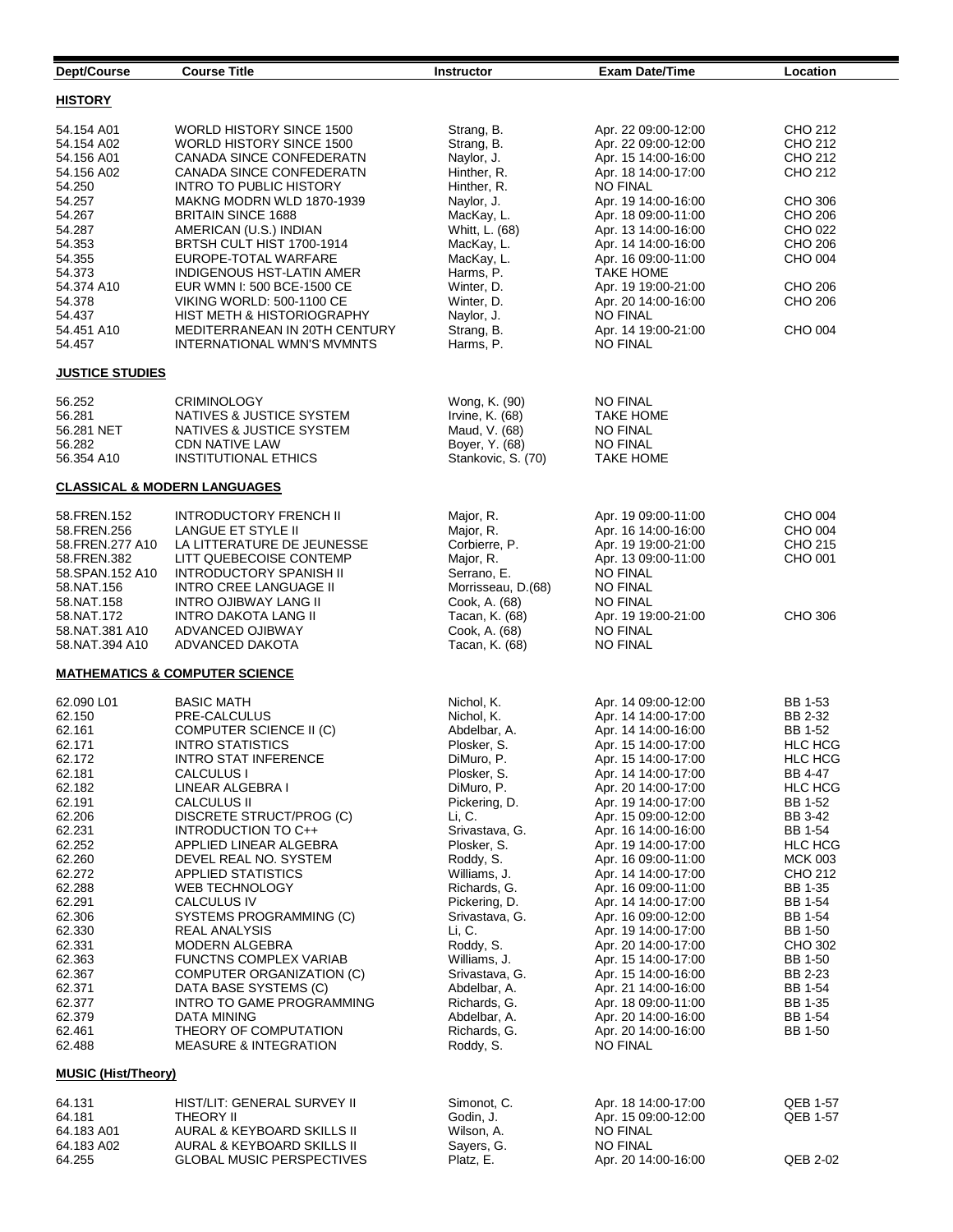| Dept/Course                                                                                                                                                      | <b>Course Title</b>                                                                                                                                                                                                                                                                                                                                                                                                                                             | <b>Instructor</b>                                                                                                                                                                                                                                       | <b>Exam Date/Time</b>                                                                                                                                                                                                                                                                                 | Location                      |
|------------------------------------------------------------------------------------------------------------------------------------------------------------------|-----------------------------------------------------------------------------------------------------------------------------------------------------------------------------------------------------------------------------------------------------------------------------------------------------------------------------------------------------------------------------------------------------------------------------------------------------------------|---------------------------------------------------------------------------------------------------------------------------------------------------------------------------------------------------------------------------------------------------------|-------------------------------------------------------------------------------------------------------------------------------------------------------------------------------------------------------------------------------------------------------------------------------------------------------|-------------------------------|
| 64.281<br>64.283<br>64.283 A02                                                                                                                                   | <b>THEORY IV</b><br>AURAL/KEYBOARD SKILLS IV<br>AURAL/KEYBOARD SKILLS IV<br><b>COMPOSITION</b>                                                                                                                                                                                                                                                                                                                                                                  | Godin, J.<br>Wilson, A.<br>de Silva, W.                                                                                                                                                                                                                 | Apr. 14 09:00-11:00<br><b>NO FINAL</b><br><b>NO FINAL</b><br><b>NO FINAL</b>                                                                                                                                                                                                                          | QEB 1-57                      |
| 64.286<br>64.295<br>64.362                                                                                                                                       | <b>WOMEN IN MUSIC</b><br>20TH C MUSIC TO 1970                                                                                                                                                                                                                                                                                                                                                                                                                   | Carrabre, P.<br>Simonot, C.<br>Zacharias, L.                                                                                                                                                                                                            | Apr. 16 14:00-17:00<br><b>NO FINAL</b>                                                                                                                                                                                                                                                                | QEB 1-57                      |
| <b>MUSIC (Education)</b>                                                                                                                                         |                                                                                                                                                                                                                                                                                                                                                                                                                                                                 |                                                                                                                                                                                                                                                         |                                                                                                                                                                                                                                                                                                       |                               |
| 66.379                                                                                                                                                           | ELEM COND/SCORE STDY II                                                                                                                                                                                                                                                                                                                                                                                                                                         | Dagenais, A.                                                                                                                                                                                                                                            | Apr. 19 14:00-16:00                                                                                                                                                                                                                                                                                   | <b>QEB 1-20</b>               |
| <b>MUSIC (Arts)</b>                                                                                                                                              |                                                                                                                                                                                                                                                                                                                                                                                                                                                                 |                                                                                                                                                                                                                                                         |                                                                                                                                                                                                                                                                                                       |                               |
| 67.131<br>67.181<br>67.183 A01<br>67.183 A02<br>67.255<br>67.281<br>67.283 A01<br>67.283 A02<br>67.295<br>67.362                                                 | HIST/LIT: GEN SURVEY II<br><b>THEORY II</b><br>AURAL & KEYBOARD SKILLS II<br>AURAL & KEYBOARD SKILLS II<br><b>GLOBAL MUSIC PERSPECTIVES</b><br><b>THEORY IV</b><br>AURAL & KEYBOARD SKILLS IV<br>AURAL & KEYBOARD SKILLS IV<br><b>WOMEN IN MUSIC</b><br>20TH C MUSIC TO 1970                                                                                                                                                                                    | Simonot, C. (64)<br>Godin, J. (64)<br>Wilson, A. (64)<br>Sayers, G. (64)<br>Platz, E.<br>Godin, J. (64)<br>Wilson, A. (64)<br>TBA (64)<br>Simonot, C. (64)<br>Zacharias, L. (64)                                                                        | Apr. 18 14:00-17:00 QEB 1-57<br>Apr. 15 09:00-12:00 QEB 1-57<br><b>NO FINAL</b><br><b>NO FINAL</b><br>Apr. 20 14:00-16:00 QEB 2-02<br>Apr. 14 09:00-11:00 QEB 1-57<br><b>NO FINAL</b><br>NO FINAL<br>Apr. 16 14:00-17:00 QEB 1-57<br><b>NO FINAL</b>                                                  |                               |
| <b>NATIVE STUDIES</b>                                                                                                                                            |                                                                                                                                                                                                                                                                                                                                                                                                                                                                 |                                                                                                                                                                                                                                                         |                                                                                                                                                                                                                                                                                                       |                               |
| 68.151<br>68.152 NET<br>68.156<br>68.158<br>68.172                                                                                                               | <b>INTRO NATIVE STUDIES I</b><br><b>INTRO NATIVE STUDIES II</b><br><b>INTRO CREE LANGUAGE II</b><br><b>INTRO OJIBWAY LANG II</b><br>INTRO DAKOTA LANG II                                                                                                                                                                                                                                                                                                        | Racine, D.<br>Maud, V.<br>Morrisseau, D.<br>Cook, A.<br>Tacan, K.                                                                                                                                                                                       | NO FINAL<br><b>NO FINAL</b><br><b>NO FINAL</b><br>NO FINAL<br>Apr. 19 19:00-21:00                                                                                                                                                                                                                     | CHO 306                       |
| 68.256<br>68.264<br>68.281<br>68.281 NET<br>68.282                                                                                                               | EVOLUTNY SELF GOVMNT II<br><b>INTRO INDIGENOUS PHIL</b><br>NATIVES & JUSTICE SYSTEM<br>NATIVES & JUSTICE SYSTEM<br><b>CDN NATIVE LAW</b>                                                                                                                                                                                                                                                                                                                        | Racine, D.<br>Whitt, L.<br>Irvine, K.<br>Maud, V.<br>Boyer, Y.                                                                                                                                                                                          | <b>NO FINAL</b><br>Apr. 21 09:00-11:00<br><b>TAKE HOME</b><br><b>NO FINAL</b><br><b>NO FINAL</b>                                                                                                                                                                                                      | CHO 206                       |
| 68.287<br>68.342<br>68.345<br>68.361                                                                                                                             | AMERICAN (U.S.) INDIAN<br>TRAUMA ACROSS GENDER/SOC CON<br>FOUNDATIONS OF COUNSELLING<br>INDIGNS CONTRBN HLTH/HLNG                                                                                                                                                                                                                                                                                                                                               | Whitt, L.<br>Navid, C.<br>Navid, C.<br>Irvine, K.                                                                                                                                                                                                       | Apr. 13 14:00-16:00<br>Apr. 13 09:00-11:00<br>Apr. 21 09:00-11:00<br><b>TAKE HOME</b>                                                                                                                                                                                                                 | CHO 022<br>CHO 317<br>CHO 302 |
| 68.365<br>68.373<br>68.375<br>68.381 A10<br>68.382                                                                                                               | ETHICS CLINCL/CONSULT APP<br><b>INDIGENOUS HST-LATIN AMER</b><br>INDIGENOUS METHODOLOGIES<br>ADVANCED OJIBWAY<br>CONTEM ABORIGINAL ART HIS                                                                                                                                                                                                                                                                                                                      | Irvine, K.<br>Harms, P. (54)<br>Whitt, L.<br>Cook, A.<br>Mattes, C. (32)                                                                                                                                                                                | Apr. 19 14:00-16:00<br><b>TAKE HOME</b><br><b>NO FINAL</b><br><b>NO FINAL</b><br><b>NO FINAL</b>                                                                                                                                                                                                      | CHO 302                       |
| 68.394 A10<br>68.442<br>68.454<br>68.460 NET                                                                                                                     | ADVANCED DAKOTA<br><b>PRACTICUM</b><br>NATIVE HEALTH ISSUES<br>INDGNS STRYTLLNG DGTL WRLD                                                                                                                                                                                                                                                                                                                                                                       | Tacan, K.<br>Navid, C.<br>Racine, D.<br>Chambers, W.                                                                                                                                                                                                    | <b>NO FINAL</b><br>NO FINAL<br><b>NO FINAL</b><br>NO FINAL                                                                                                                                                                                                                                            |                               |
| <b>PSYCHIATRIC NURSING</b>                                                                                                                                       |                                                                                                                                                                                                                                                                                                                                                                                                                                                                 |                                                                                                                                                                                                                                                         |                                                                                                                                                                                                                                                                                                       |                               |
| 69.151 NET<br>69.152<br>69.154<br>69.161<br>69.252<br>69.261<br>69.262<br>69.265<br>69.360<br>69.363<br>69.367<br>69.379<br>69.380<br>69.442<br>69.444<br>69.454 | LIFESPAN HLTH PROMOT:DEV<br>FUND-PSYCH NRSNG PRAC I<br>FUNDMTL PSYC NRSG LIC/REG<br>INTR INTERPERSONAL COMMUN<br><b>PSYCHOPHARMACOLOGY</b><br>PRINC INDIVIDUAL COUNSELL<br><b>MEDICAL NRSNG PSYCH NURSES</b><br><b>INTEGRATED PRACTICE II</b><br><b>COMMUNITY HEALTH</b><br><b>PSYCHOPATHOLOGY</b><br><b>FAMILY COUNSELLING</b><br>ADDICTIONS<br><b>INTERPERSONAL ABUSE</b><br>INTEGRATIVE CLINICAL PRAC<br>SR PRAC MTL HLTH/DEV HAB<br>LEADERSHIP-PROFESS PRAC | Canada, L.<br>Batson, K.<br>Batson, K.<br>Ryan-Nicholls, K.<br>Waddell, C.<br>Batson, K.<br>Graham, J.<br>Doty-Sweetnam, K.<br>Batson, K.<br>Pachkowski, K.<br>Graham, R.<br>Doty-Sweetnam, K.<br>Graham, R.<br>Faculty<br>Faculty<br>Ryan-Nicholls, K. | <b>NO FINAL</b><br><b>NO FINAL</b><br><b>NO FINAL</b><br><b>NO FINAL</b><br>NO FINAL<br><b>NO FINAL</b><br><b>NO FINAL</b><br><b>NO FINAL</b><br><b>NO FINAL</b><br><b>NO FINAL</b><br><b>NO FINAL</b><br><b>NO FINAL</b><br><b>NO FINAL</b><br><b>NO FINAL</b><br><b>NO FINAL</b><br><b>NO FINAL</b> |                               |
| 69.473<br>PHILOSOPHY                                                                                                                                             | CONT PERSP-PROF HLTH ISSUES                                                                                                                                                                                                                                                                                                                                                                                                                                     | Pachkowski, K.                                                                                                                                                                                                                                          | <b>NO FINAL</b>                                                                                                                                                                                                                                                                                       |                               |
| 70.160<br>70.162<br>70.163                                                                                                                                       | <b>INTRO TO PHILOSOPHY</b><br><b>INTRO TO LOGIC</b><br><b>CRITICAL THINKING</b>                                                                                                                                                                                                                                                                                                                                                                                 | Venema, H.<br>Yoh, M.<br>Robinson, S.                                                                                                                                                                                                                   | <b>NO FINAL</b><br>Apr. 16 14:00-16:30<br>Apr. 19 09:00-11:00                                                                                                                                                                                                                                         | <b>CHO 306</b><br>CHO 212     |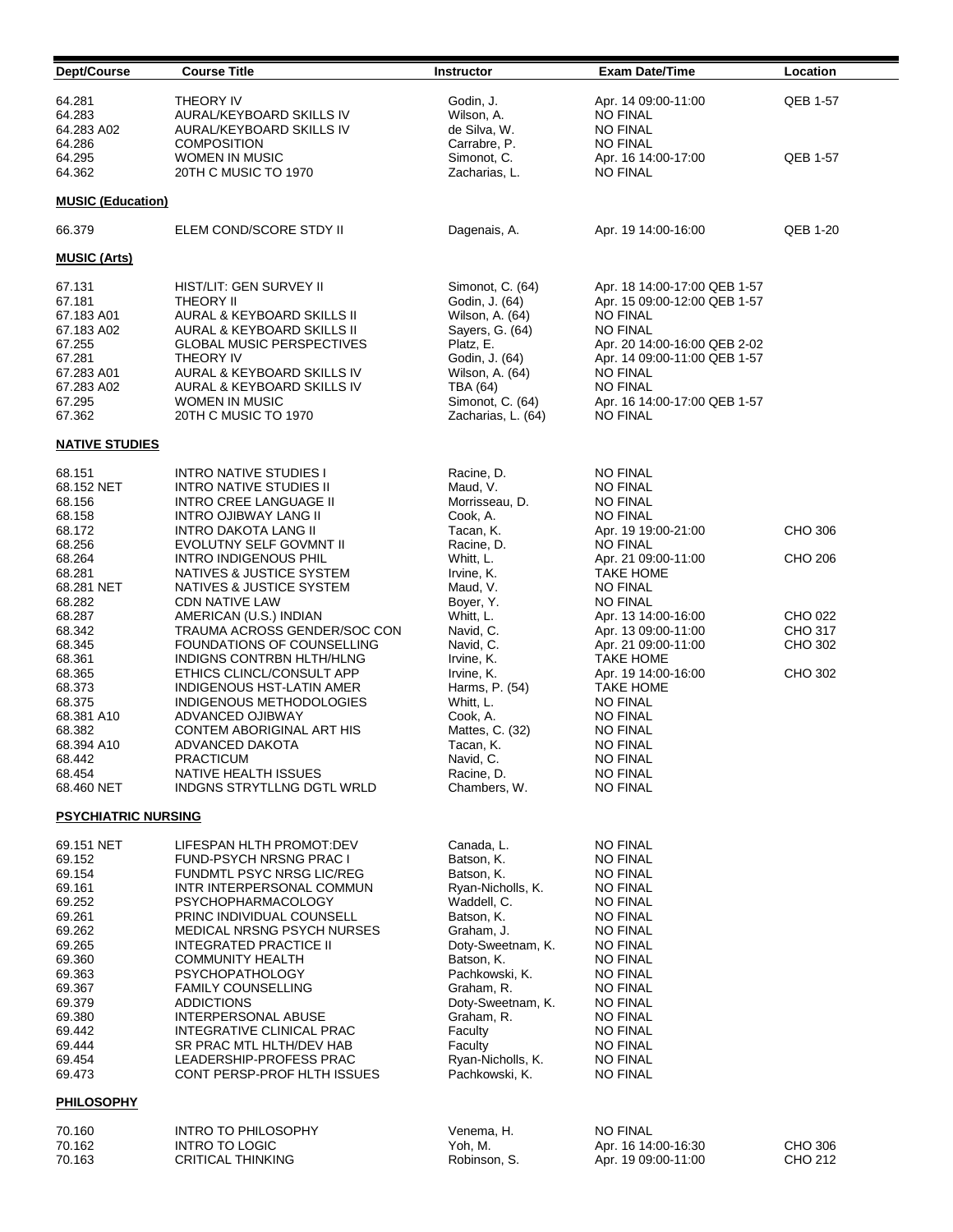| Dept/Course                                                                                                                                                                                                                                | <b>Course Title</b>                                                                                                                                                                                                                                                                                                                                                                                                                                                                                                                                                                                | <b>Instructor</b>                                                                                                                                                                                                                                                                                                              | <b>Exam Date/Time</b>                                                                                                                                                                                                                                                                                                                                                                                                                                                           | Location                                                                                                                                                                                                                   |
|--------------------------------------------------------------------------------------------------------------------------------------------------------------------------------------------------------------------------------------------|----------------------------------------------------------------------------------------------------------------------------------------------------------------------------------------------------------------------------------------------------------------------------------------------------------------------------------------------------------------------------------------------------------------------------------------------------------------------------------------------------------------------------------------------------------------------------------------------------|--------------------------------------------------------------------------------------------------------------------------------------------------------------------------------------------------------------------------------------------------------------------------------------------------------------------------------|---------------------------------------------------------------------------------------------------------------------------------------------------------------------------------------------------------------------------------------------------------------------------------------------------------------------------------------------------------------------------------------------------------------------------------------------------------------------------------|----------------------------------------------------------------------------------------------------------------------------------------------------------------------------------------------------------------------------|
| 70.262<br>70.264<br>70.354 A10<br>70.369<br>70.375<br>70.376<br>70.463                                                                                                                                                                     | <b>METAPHYSICS</b><br>INTRO INDIGENOUS PHIL<br>INSTITUTIONAL ETHICS<br>PHILOSOPHY OF SCIENCE<br>HISTORY OF ANALYTIC PHIL<br>PHILOSOPHY OF LITERATURE<br>AUTHORS: CHARLES TAYLOR                                                                                                                                                                                                                                                                                                                                                                                                                    | Stankovic, S.<br>Whitt, L. (68)<br>Stankovic, S.<br>Brown, D.<br>Brown, D.<br>Venema, H.<br>Venema, H.                                                                                                                                                                                                                         | <b>TAKE HOME</b><br>Apr. 21 09:00-11:00<br><b>TAKE HOME</b><br><b>NO FINAL</b><br><b>NO FINAL</b><br><b>NO FINAL</b><br><b>NO FINAL</b>                                                                                                                                                                                                                                                                                                                                         | CHO 206                                                                                                                                                                                                                    |
| <b>NURSING</b>                                                                                                                                                                                                                             |                                                                                                                                                                                                                                                                                                                                                                                                                                                                                                                                                                                                    |                                                                                                                                                                                                                                                                                                                                |                                                                                                                                                                                                                                                                                                                                                                                                                                                                                 |                                                                                                                                                                                                                            |
| 71.153 A10<br>71.155<br>71.260<br>71.262<br>71.264<br>71.265<br>71.357<br>71.362<br>71.365<br>71.435<br>71.457                                                                                                                             | NUTRITION & HEALTH PROMTN<br>HUMAN GROWTH/DEVELOPMENT<br>NURSING FOUNDATIONS III<br><b>HUMAN RESPONSES II</b><br>NURSING APPLICATIONS II<br><b>NURSING PRACTICE II</b><br>GENDER/LIFESPAN HLTH II<br><b>HUMAN RESPONSES V</b><br>NURSING PRACTICE V<br>NURSING PRACTICE VIII<br><b>INTRO HEALTH RES METHS</b>                                                                                                                                                                                                                                                                                      | Mullins, C.<br>Gandza, G.<br>Chachula, K.<br>McPherson/Tryphonopoulos<br>Hardy, D.<br>McPherson, N.<br>Henriquez, N.<br>Salman, A.<br>Chachula, K.<br>Ahmad, N.<br>Ahmad, N.                                                                                                                                                   | Apr. 18 19:00-21:00<br>Apr. 18 14:00-16:00<br>Apr. 13 09:00-11:00<br>Apr. 15 09:00-11:00<br>Apr. 14 09:00-11:00<br><b>NO FINAL</b><br>Apr. 15 14:00-16:00<br><b>NO FINAL</b><br><b>NO FINAL</b><br><b>NO FINAL</b><br>Apr. 13 14:00-16:00                                                                                                                                                                                                                                       | <b>HSB 143</b><br><b>HLC HCG</b><br><b>HSB 143</b><br><b>HLC HCG</b><br><b>HSB 143</b><br><b>HLC HCG</b><br><b>HSB 143</b>                                                                                                 |
| <b>PHYSICS &amp; ASTRONOMY</b>                                                                                                                                                                                                             |                                                                                                                                                                                                                                                                                                                                                                                                                                                                                                                                                                                                    |                                                                                                                                                                                                                                                                                                                                |                                                                                                                                                                                                                                                                                                                                                                                                                                                                                 |                                                                                                                                                                                                                            |
| 74.090 L01<br>74.162<br>74.185<br>74.272<br>74.281<br>74.284<br>74.363<br>74.383<br>74.390<br>74.473<br>74.488                                                                                                                             | ELEM CONCEPTS OF PHYSICS<br><b>FOUNDATIONS OF PHYSICS II</b><br><b>GALAXY &amp; UNIVERSE</b><br>ELECTRICITY & MAGNETISM<br><b>COMPUTATIONAL PHYSICS</b><br>STELLAR/GALACTIC ASTROPHYS<br><b>ELECTRONICS</b><br>ELCTROM FIELDS & WAVES<br>ADVANCED PHYSICS LAB<br>ATOMIC/NUCLEAR PHYSICS<br><b>QUANTUM MECHANICS II</b>                                                                                                                                                                                                                                                                             | Nichol, K.<br>Mirza, A.<br>Foster, T.<br>Fugleberg, T.<br>Fugleberg, T.<br>Foster, T.<br>Finlay, N.<br>Foster, T./Fugleberg, T.<br>Foster, T.<br>Mirza, A.<br>Mirza, A.                                                                                                                                                        | Apr. 19 09:00-12:00<br>Apr. 15 09:00-11:00<br>Apr. 15 09:00-11:00<br>Apr. 14 09:00-12:00<br><b>TAKE HOME</b><br>Apr. 19 14:00-16:00<br>Apr. 15 09:00-12:00<br>Apr. 18 14:00-17:00<br><b>NO FINAL</b><br>Apr. 14 14:00-16:00<br>Apr. 14 09:00-11:00                                                                                                                                                                                                                              | BB 1-53<br>BB 1-52<br><b>HLC HCG</b><br><b>BB 2-23</b><br>BB 2-23<br>BB 2-35<br>BB 2-23<br>BB 2-23<br>BB 1-50                                                                                                              |
| <b>POLITICAL SCIENCE</b>                                                                                                                                                                                                                   |                                                                                                                                                                                                                                                                                                                                                                                                                                                                                                                                                                                                    |                                                                                                                                                                                                                                                                                                                                |                                                                                                                                                                                                                                                                                                                                                                                                                                                                                 |                                                                                                                                                                                                                            |
| 78.172<br>78.280<br>78.363 A10<br>78.365<br>78.386<br>78.392<br>78.396<br>78.470                                                                                                                                                           | <b>FUNDAMENTALS OF POLITICS</b><br><b>INTERNATIONAL POLITICS</b><br>POLICY MAKING IN CANADA<br>CDN CONSTITUTIONAL LAW<br>STRATEGIES OF MAJOR POWERS<br>DEMOCRACY/DEMOCRATIZATION<br>SEM IN RURAL/COMM STUDIES<br>POLITICS OF DEVELOPMENT                                                                                                                                                                                                                                                                                                                                                           | Saunders, K.<br>Winzoski, K.<br>Serfaty, M.<br>Saunders, K.<br>Winzoski, K.<br>Serfaty, M.<br>Robles, W. (88)<br>Serfaty, M.                                                                                                                                                                                                   | <b>NO FINAL</b><br>Apr. 13 09:00-11:00<br><b>NO FINAL</b><br><b>NO FINAL</b><br><b>NO FINAL</b><br><b>NO FINAL</b><br><b>NO FINAL</b><br><b>NO FINAL</b>                                                                                                                                                                                                                                                                                                                        | CHO 410                                                                                                                                                                                                                    |
| <b>PSYCHOLOGY</b>                                                                                                                                                                                                                          |                                                                                                                                                                                                                                                                                                                                                                                                                                                                                                                                                                                                    |                                                                                                                                                                                                                                                                                                                                |                                                                                                                                                                                                                                                                                                                                                                                                                                                                                 |                                                                                                                                                                                                                            |
| 82.160<br>82.161 A01<br>82.161 A02<br>82.161 A03<br>82.161 A04<br>82.161 A05<br>82.251<br>82.251 A10<br>82.252<br>82.274<br>82.276<br>82.279<br>82.361<br>82.363<br>82.369<br>82.370<br>82.375 A10<br>82.387<br>82.457<br>82.467<br>82.468 | INTRO PSYCHOLOGY: PART I<br><b>INTRO PSYCHOLOGY: PART II</b><br>INTRO PSYCHOLOGY: PART II<br><b>INTRO PSYCHOLOGY: PART II</b><br><b>INTRO PSYCHOLOGY: PART II</b><br><b>INTRO PSYCHOLOGY: PART II</b><br><b>FUND RESEARCH II</b><br>FUND RESEARCH II<br>PSYCH FNDTNS OF DISASTER MGMT<br>CHILD PSYCHOLOGY<br><b>BEHAVIOUR ANALYSIS</b><br>PSYCH OF SPORT<br>ABNORMAL PSYCH<br>PREJDIC/STEREOTYPNG/DISCRM<br>PSYCH OF HEALTH II<br>PSYCHOLOGICAL ASSESSMENT<br>COUNSELLING PSYCHOLOGY II<br>CLASS & INSTRUMENTAL COND.<br><b>AGING &amp; MENTAL HEALTH</b><br><b>BIOLOGICAL PSYCH</b><br>PERCEPTION | Ross, L.<br>Gadbois, S.<br>Senchuk, J.<br>McKenzie, T.<br>McKenzie, T.<br>Goernert, P.<br>Goernert, P.<br>Watier, N.<br>Edguer/Gadbois/McKenzie<br>Ross, L.<br>Ross, L.<br>Gadbois, S.<br>Edguer, N.<br>Corenblum, B.<br>Edguer, N.<br>Corenblum, B.<br>Narduzzi, K.<br>McKenzie, T.<br>Newall, N.<br>Edguer, N.<br>Watier, N. | Apr. 15 09:00-11:00<br>Apr. 13 14:00-16:00<br>Apr. 13 14:00-16:00<br>Apr. 13 14:00-16:00<br>Apr. 13 14:00-16:00<br>Apr. 13 14:00-16:00<br>Apr. 18 14:00-16:00<br>Apr. 19 19:00-22:00<br><b>NO FINAL</b><br>Apr. 14 14:00-16:00<br>Apr. 20 14:00-16:00<br>Apr. 15 09:00-11:00<br>Apr. 18 09:00-11:00<br><b>NO FINAL</b><br>Apr. 19 14:00-16:00<br>Apr. 14 09:00-11:00<br>Apr. 18 19:00-21:00<br>Apr. 21 09:00-11:00<br><b>NO FINAL</b><br>Apr. 20 14:00-16:00<br><b>NO FINAL</b> | BB 1-53<br><b>HLC HCG</b><br><b>HLC HCG</b><br><b>HLC HCG</b><br><b>HLC HCG</b><br><b>HSB 045</b><br>BB 1-54<br>BB 1-53<br>BB 1-53<br>BB 1-53<br>BB 1-53<br>BB 1-54<br>BB 1-35<br>BB 1-35<br>BB 1-53<br>BB 1-53<br>BB 1-35 |